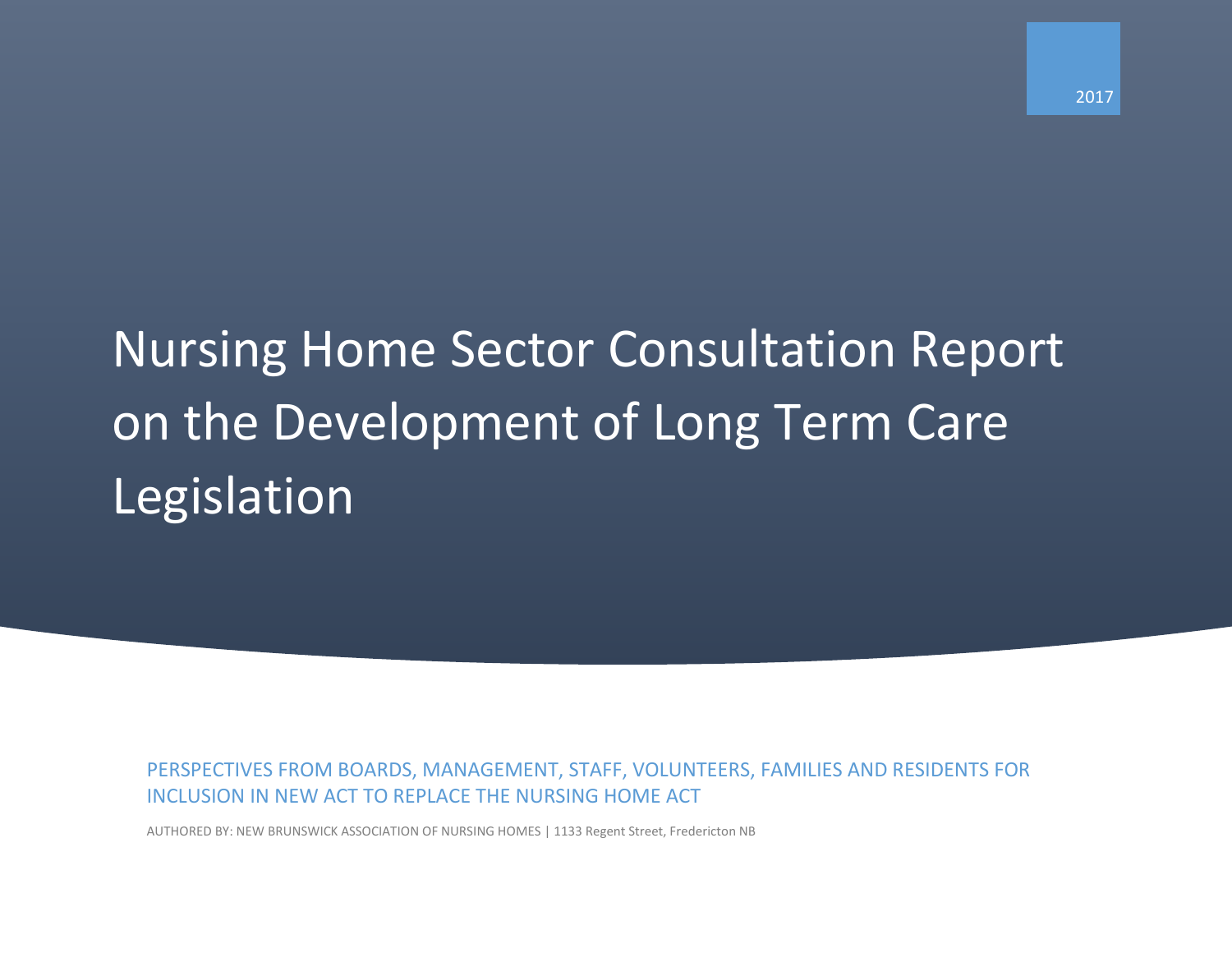# **Nursing Home Sector Consultation Report**

#### **Introduction:**

To ensure that the voice of the nursing home sector was heard during the development of new legislation that would replace the current Nursing Home Act, the New Brunswick Association of Nursing Homes committed to consult with management, boards, staff, volunteers, families and residents. The purpose of this effort was to capture the sector feedback on topics of current and future interest and prepare a submission for government to consider. To accommodate the timelines of government for presentation of a new Act this fall, all consultation sessions had to be conducted within the month of September, meaning the earliest a report can be submitted is October. It is understood that with an October report submission, the opportunity to contribute to new legislation is limited, but despite this we are deeply committed to expressing the voice of the sector that includes some of the most vulnerable New Brunswick citizens, being nursing home residents.

The consultation sessions reviewed topics of critical interest to the sector that encompassed a wide range of considerations. Through this process, what was most important and meaningful to maintain for the future was expressed, as well as what needs to be developed and supported through modernization of legislation and regulation.

The NBANH directly conducted six consultation sessions in all areas of the province were represented. Several nursing homes conducted consultation sessions with boards, staff and residents. The scale of these consultations varied from large public events to consultation during resident council meetings. In addition, there are a few examples of nursing home board members and management that held additional regional meetings to further discuss the consultation session topics and prepare an in-depth response. Feedback was accepted from all stakeholders until the end of September.

It's of note that although these consultation sessions were targeted for the nursing home sector, concern for informal caregivers, intergenerational integration and community based care and initiatives were repeatedly mentioned from all areas of the province, with suggestions on the role that the nursing homes could play in all three of these areas.

#### **Considerations for the Legislative Framework:**

As outlined in the Aging Council Report, and understood from discussions with Social Development, the new legislation will reflect a personcentred approach. The current Nursing Home Act is facility centered, focussing on the nursing home itself. In considering person centred legislation, the perspective represents a significant shift in focus and for that reason the legislative recommendations in this report are framed from a person-centered lens rather than a facility focused lens.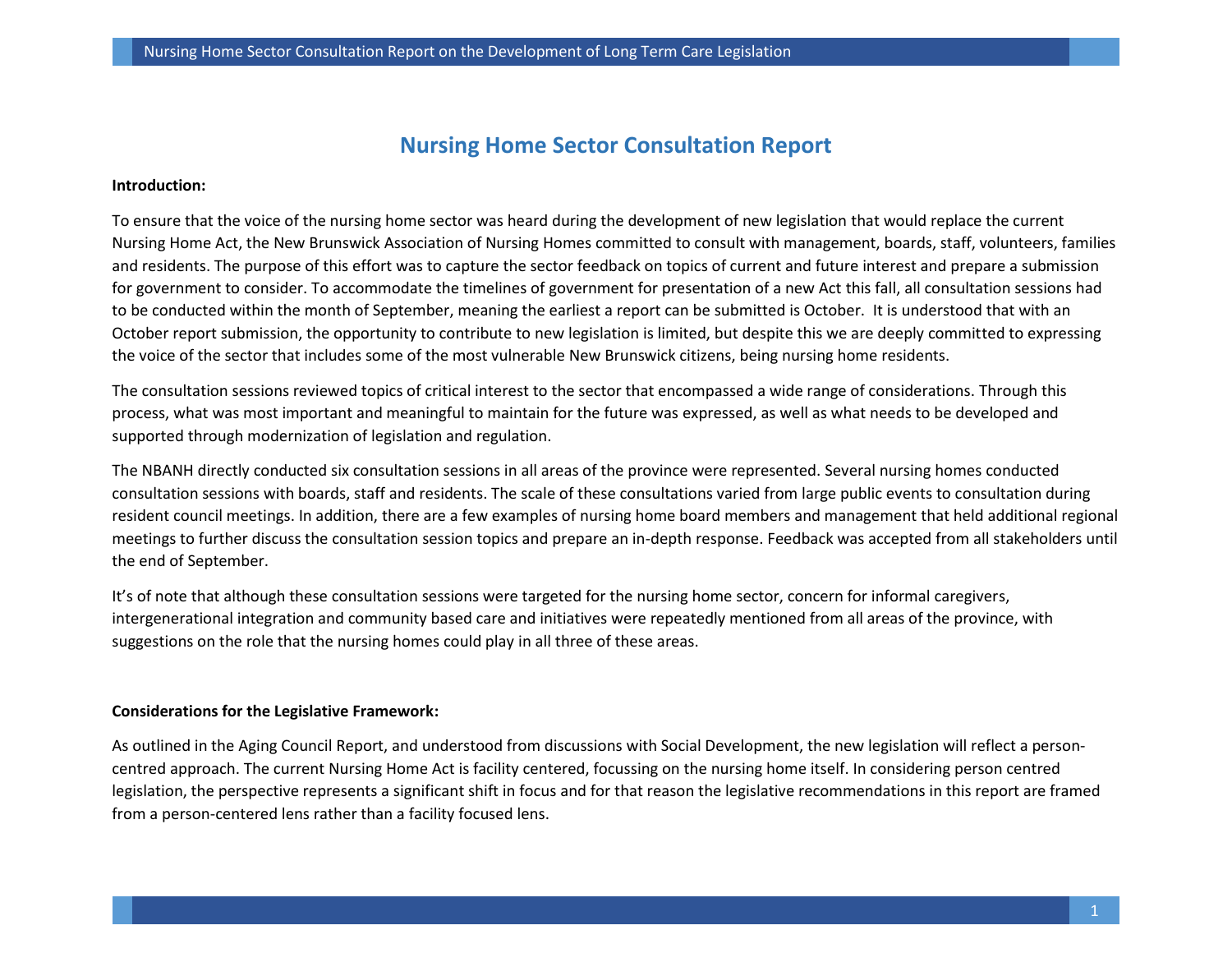System alignment, coordination and integration were also considered in the preparation of this document. It is understood that the new act will include the full continuum of long term care. This is a positive step in breaking down system silos that have acted as barriers to innovation and improvement, and overall system efficiency for both long term care providers and those receiving long term care services. It is critical that this legislation supports system alignment in what we are all doing; policies must support the person-centred vision. No one topic area of the longterm care continuum can be solely examined from a singular perspective. System coordination and integration are key.

#### **Document Format:**

The document is laid out in a table format for reference of feedback statements in the right column that support the Legislative Statements on the left. There were many examples where the same feedback comments were expressed multiple times during different consultation sessions. Because of this, each consultation feedback statement was reinforced by many contributors and not just a singular comment. This is stressed as a limited amount of consultation feedback back statements in each section is not reflective of a "one of" comment, but represents the comments of many. Legislative statements reflect noted practices in other Canadian jurisdictions and original concepts from the sector. These reflect their knowledge of administration, operations, shared lived experiences with staff, resident and families, as well as grassroots' knowledge of the local community.

| <b>Quality Assurance Program</b><br>and workforce indicators                                                                                                                                                                                                                                                                                                                                                                                                                                                                                                                                                                                                                                                                                                                                                          | Legislative Statement                                               | <b>Consultation feedback</b>                                                                                                                                                                                                                                                                                        |
|-----------------------------------------------------------------------------------------------------------------------------------------------------------------------------------------------------------------------------------------------------------------------------------------------------------------------------------------------------------------------------------------------------------------------------------------------------------------------------------------------------------------------------------------------------------------------------------------------------------------------------------------------------------------------------------------------------------------------------------------------------------------------------------------------------------------------|---------------------------------------------------------------------|---------------------------------------------------------------------------------------------------------------------------------------------------------------------------------------------------------------------------------------------------------------------------------------------------------------------|
| evaluation. It provides information for the Boards of Directors<br>Quality outcomes need to be integrated in the act to drive<br>responsible for governance of a nursing home, and government to<br>accountability.<br>understand adherence to standards in a consistent manor through a<br>Boards should closely monitor quality outcomes and<br>$\bullet$<br>defined systematic process. Quality Assurance Programs take into<br>consideration quality indicators, standards, policies and procedures,<br>residents.<br>staff training and collection and use of data to support decision<br>making. In addition to internal metrics, it considers external metrics<br>of policies before it's introduced.<br>such as satisfaction surveys. Based on the information from the<br>standards throughout the province. | This is the introduction of a systematic approach to monitoring and | Build score card on key measures that incorporates clinical<br>Keep the role of operators and regulators separate<br>understand how it relates to safety and security of staff and<br>Government policies need to assess operational implications<br>There needs to be consistent interpretation of regulations and |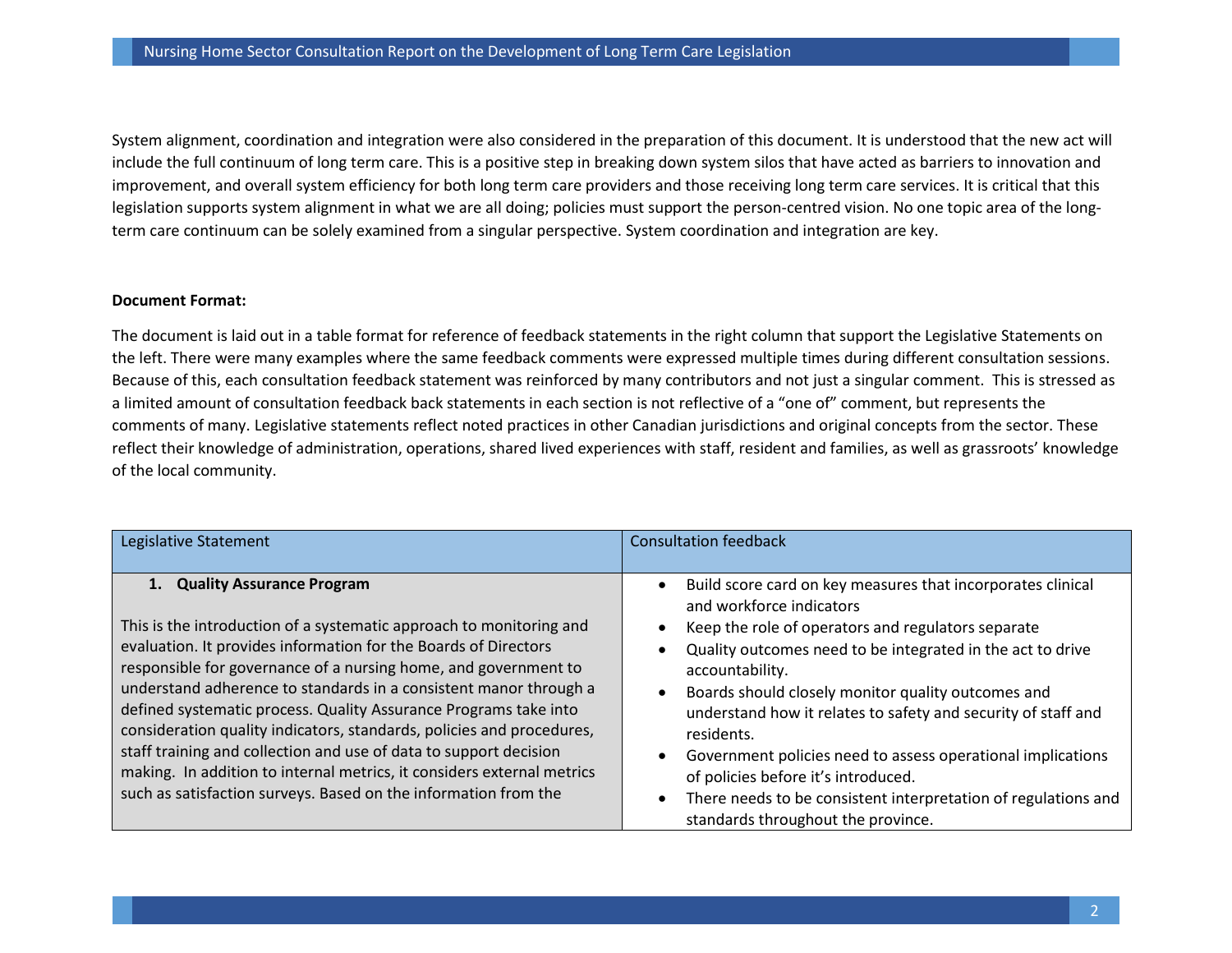program, boards can generate quality improvement plans to on-going monitoring and improvement.

Approximately 10 years ago, funding for a provincial Total Quality Management program for nursing homes ended. This provincial program was adopted by all nursing homes and was beneficial in establishing a systematic approach to quality process improvement. When the funding ended, over time the systemic approach was lost. There is no sector issue to accountability, but processes must be respectful to the governance of the nursing homes who are responsible to monitor these outcomes and ensure that senior management is fulfilling operational objections. In this way, metrics that are driven and monitored by the operator, governance, and regulator can be clearly defined and support informed decision making by all parties that ensures the desired outcomes, cost benefit and access are consistently monitored and planned for. When key metrics are based on resident outcomes, person-centred improvements can be established.

- Boards should have resources to access education on quality indicators/outcomes, governance, acts and regulations.
- Nursing home standards should be reviewed on a regular fiveyear cycle.
- Person centred outcomes should be introduced that monitors quality of life, access to activation and socialization, food satisfaction and home like environment.
- Quality programs needs to be supported with education, resources based on an actual framework.
- There needs to be accountability measures to govern by so boards and government have a clear understanding of what's required.
- Quality of care and services should be the same regardless of culture or geography.
- It's a worry about how data will be used and for what purpose.
- A quality program must compare resident outcomes to staffing mix.
- Nursing home inspections should be informed by quality outcomes, and adjusted for risk.
- There should be an opportunity to discuss infractions that have no impact on resident quality outcomes.

| Legislative Statement                                                      | <b>Consultation feedback</b>                                      |
|----------------------------------------------------------------------------|-------------------------------------------------------------------|
|                                                                            |                                                                   |
| 2. Person Centred Rights:                                                  | • Resident's health information is to be shared with families and |
|                                                                            | not open to government.                                           |
| Residents and their families, as well as boards and staff have             | • Government should only have access to de-identified             |
| expectations regarding the services, processes and the overall function    | information.                                                      |
| of the long-term care system as it relates to individual residents. It was | • We want to know what the data is being used for.                |
| strongly expressed by these stakeholders that a bill of rights for         | • We have the right to make decisions, have privacy and go        |
| residents and families must be legislated ensuring equal rights not        | outdoors.                                                         |
| limited by culture, geography or individual nursing home, and should       | Residents have the right to personalize their rooms.<br>$\bullet$ |
| apply in all long-term care environments. There are many examples of       |                                                                   |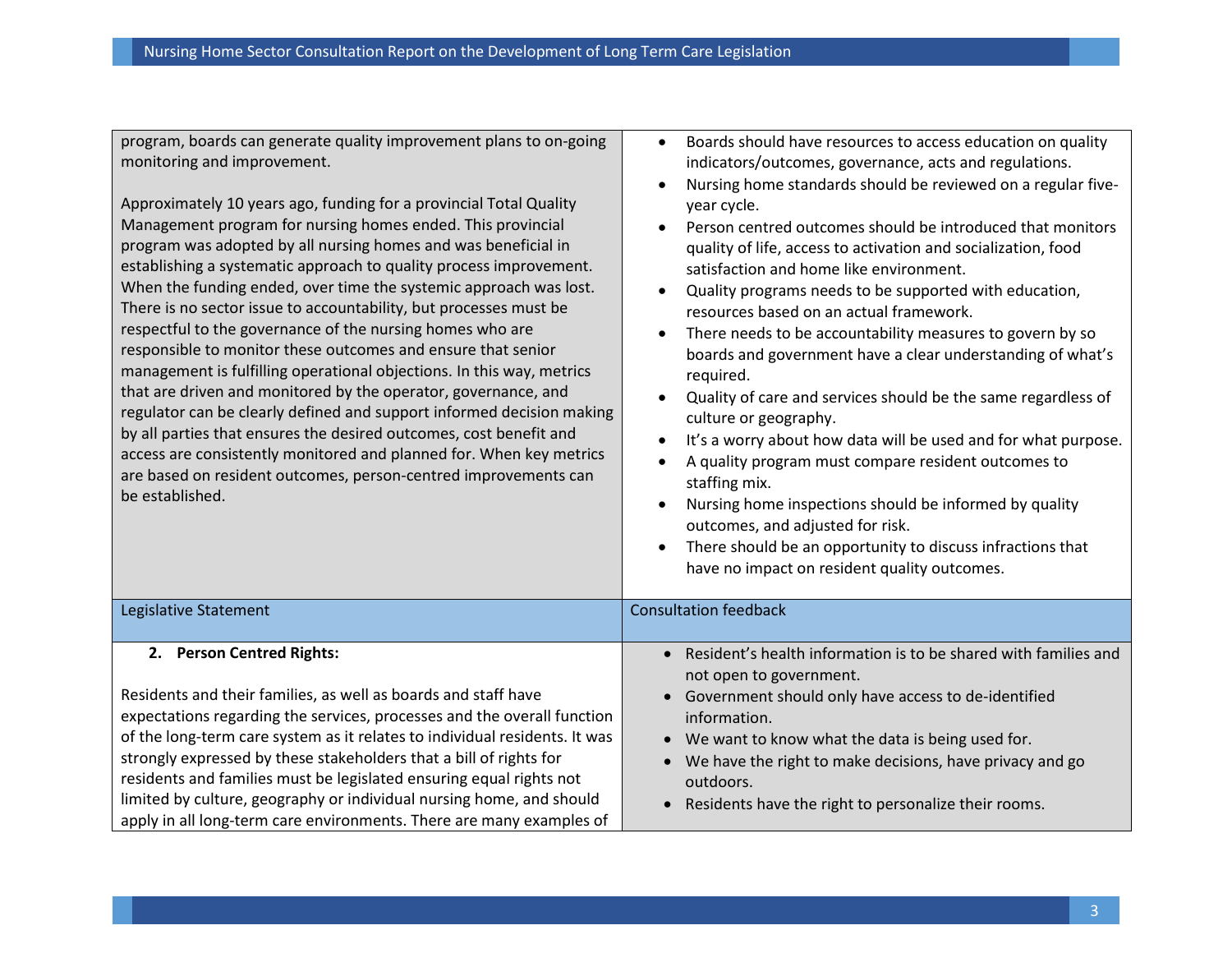resident/family bill of rights for long term care, but the specific expressions during the consultation session can be organized under the following three key areas:

# Quality of Care:

- Right to access LTC care services in a timely manner. Accessing LTC can take months and once a resident, accessing specialized care, such as mental health care can take months or be extremely limited. LTC services must allow for improved access of medical services for nursing home residents.
- Right to have input into care plan- residents and/or their families have the right to choose regarding the care and medications they receive or don't receive.
- Freedom from abuse and degrading treatmentnursing home environments have responsibility to ensure that staff are providing safe, compassionate and respectful care to all residents, protecting resident dignity. Adult protection must work with nursing homes to quickly address any situations that include physical, mental, emotional and financial abuse by qualified investigators.
- Right to standardized palliative care. This includes access to a privacy room for a resident and family during the dying process; pain control; and palliative care specialist when requested. Residents are supported to die with dignity, and with medical assistance in dying if so chosen. Alternative and complementary care is accommodated as requested by resident and/or family.
- Right to receive care from qualified employees, ensuring that each person has the required knowledge and judgement to provide skillful care within their
- To receive care from staff who know them and their preferences. There needs to be more consistency in staff.
- A nursing home resident has the right to live without fear of being abused by volunteers, visitors, staff or other residents. Nursing homes should be safe.
- All long-term care residents need to have legislated rights.
- Residents have a right to more than one bath a week.
- Resident should have protection from financial abuse.
- Residents should have high quality food.
- Residents should have access to rehabilitation and recreation every day, and in the evenings.
- Residents should be allowed to make their rooms their home and meet privately with their spouse.
- They have the right to refuse or receive treatment, and make decisions about their care.
- We want to have a say that is listened to.
- We don't want to live on a pre-planned schedule. We want to go to bed when we please.
- This legislation should cover enforcement of payment so the resident is not impacted.
- A Resident and their spouse should never have to divorce for financial reasons.
- I have never lived in poverty until I moved into a nursing home. The comfort and clothing allowance isn't enough to have cable, buy my medication and get a haircut.
- Residents should have the ability to use homeopathic remedies in addition to medications if they so choose.
- Seniors feel invisible with little coverage for dental care.
- There must be a consistent, evidence based framework for quality and best practices to occur in all homes and it must be supported with dollars and resources.
- All residents in the province should have the same quality of care and life, regardless of their geography.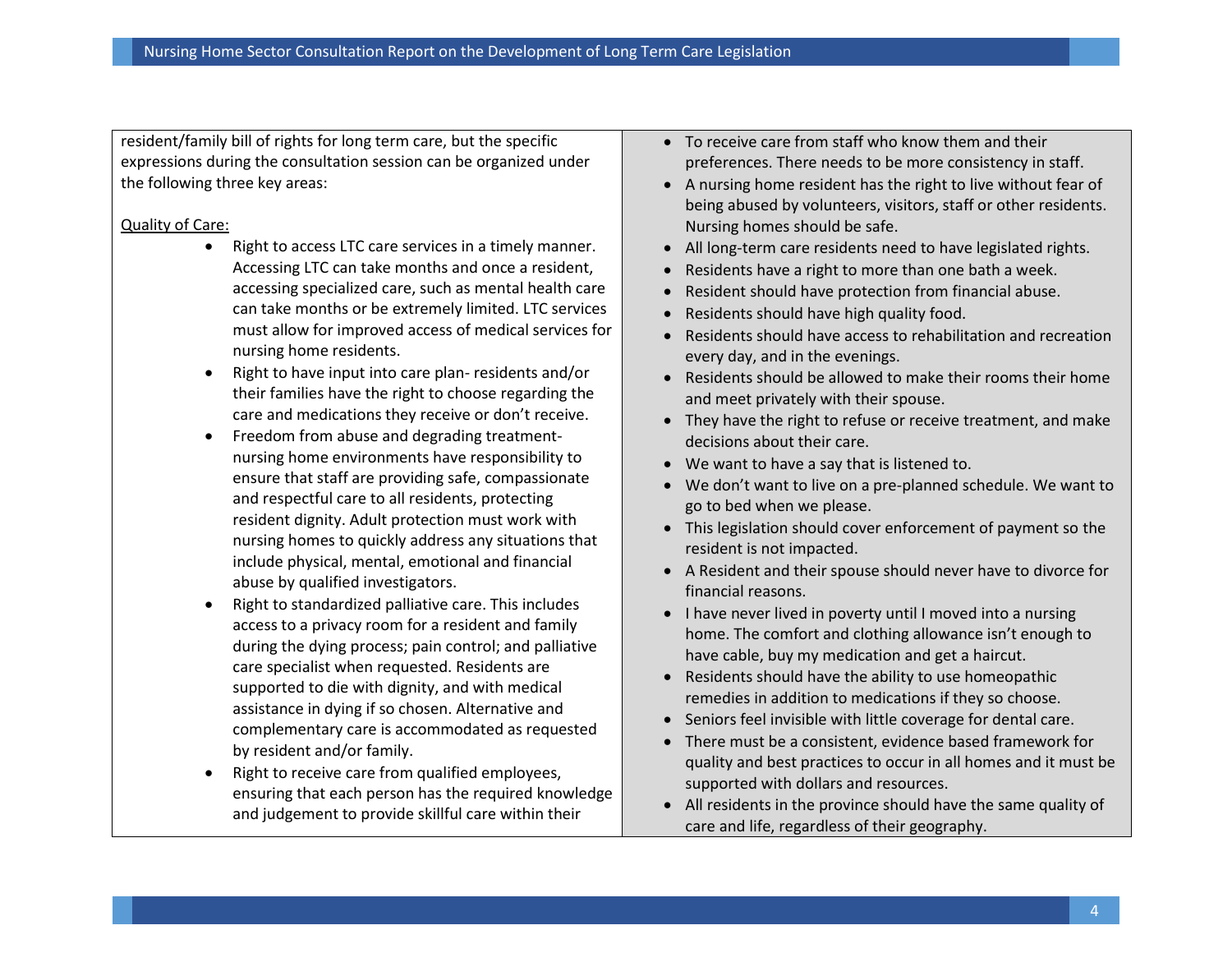role, and with sufficient time to delivery appropriate care.

# Quality of Life:

- Right to move freely, without restraint, with opportunities to access outdoor spaces, with acknowledgement of personal choices and right to live with a reasonable approach to risk.
- Right to have choice in activities, both in the nursing home, but also to access activities in the community as an active participant.
- Right to menu variety and high-quality food with options for dining.
- Right to receive therapeutic recreation daily.
- Right to live in a clean and safe home like environment with access to private space for family visits, and reasonable allowance for personal needs and services.

# Civil liberties:

- Right to live with religious freedom.
- Right to make a complaint without fear of reprisal and with an expectation of a meaningful remedy.
- Right to have personal health information respected as per legal obligations.
- Right to receive an account summary of financial transactions taken on their behalf each month.
- Right to make choices affecting daily living.

• Besides the regular hours of care, their needs to be more time for attention and stimulation (recreation); personal care vs. care of the person as a whole- body, mind and spirit.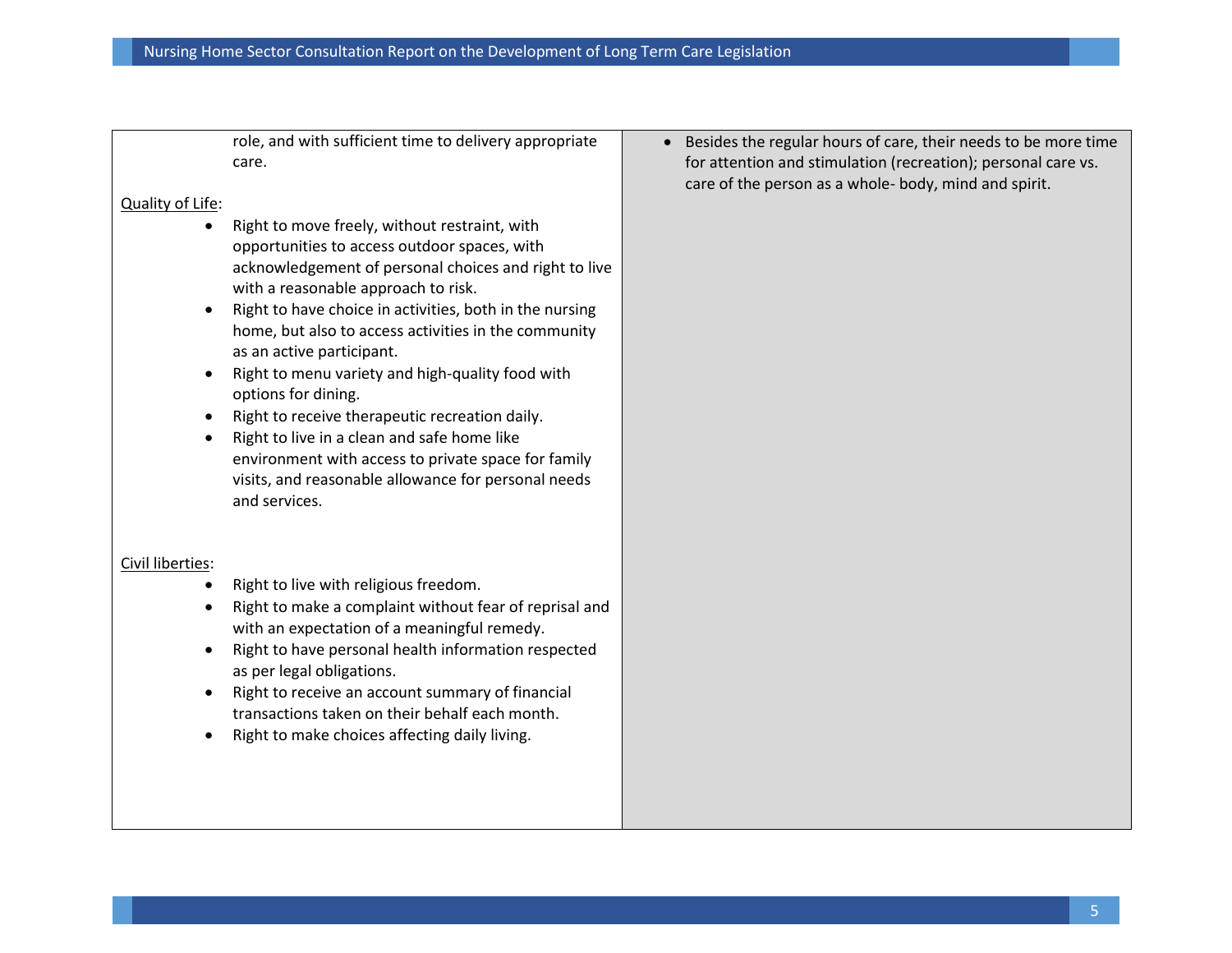| Legislative Statement                                                                                                                                                                                                                                                                                                                                                                                                                                                                                                                                                                                                                                                                                                                                                                                                                                                                                                                                               | <b>Consultation feedback</b>                                                                                                                                                                                                                                                                                                                                                                                                                                                                                                                                                                                                                                                                                                                                                                   |
|---------------------------------------------------------------------------------------------------------------------------------------------------------------------------------------------------------------------------------------------------------------------------------------------------------------------------------------------------------------------------------------------------------------------------------------------------------------------------------------------------------------------------------------------------------------------------------------------------------------------------------------------------------------------------------------------------------------------------------------------------------------------------------------------------------------------------------------------------------------------------------------------------------------------------------------------------------------------|------------------------------------------------------------------------------------------------------------------------------------------------------------------------------------------------------------------------------------------------------------------------------------------------------------------------------------------------------------------------------------------------------------------------------------------------------------------------------------------------------------------------------------------------------------------------------------------------------------------------------------------------------------------------------------------------------------------------------------------------------------------------------------------------|
| 3. Communication and Inclusion<br>Communication is the foundation of all good relationships, whether<br>it's personal, professional, social, business, clinical or therapeutic. The<br>nursing home relationship with residents and their families<br>encompasses all of these relationship types and is critical to the<br>wellbeing of residents. When this relationship is open with multiple<br>options for communication it allows for families to be included in the<br>life of a resident, acting as their advocate, and supporting care<br>decisions. This collaborative approach between families and nursing<br>home staff is extremely beneficial to the resident. In other provincial<br>examples, there are legislative directives that support NH- resident<br>and family communication and inclusion and is an important<br>component in quality of life improvement initiatives.<br>Resident and Family Councils- Although nursing homes in NB host | It is essential that boards remain community based to create<br>$\bullet$<br>community connections and attract volunteers.<br>We need better communication with families so expectations<br>are clear for everyone.<br>Families want to be part of the care planning; we want to<br>help.<br>Board members must be from their own community. It creates<br>local accountability.<br>Family councils should be part of the law and in every nursing<br>home. This would allow us to see information about improving<br>care and services in the nursing home.<br>Boards need to have a mix of expertise that is represented in<br>the community.<br>Community based boards are free to operate without political<br>interference.<br>Local boards bring in volunteers and support cultural ties |
| resident council meetings, there are no legislative directives,<br>guidelines, or resources provided that specifically target this council.<br>In other provinces, Resident-Family councils have a range of resources<br>to support their function including nursing home social workers, or<br>assigned staff hours, guideline documents and educational<br>opportunities. These councils are independent from the nursing home<br>board of directors and primarily act in the interest of supporting<br>resident quality of life, but also serve to support to one another, and<br>coordinating education opportunities for families.<br>Another model that focuses on the staff and family relationship is<br>done through the establishment of a Staff and Family Partnership. This<br>model provides navigation support, family orientation, shared staff                                                                                                      | between the residents and the community.<br>Resident-Family councils should be mandatory in all nursing<br>homes without exceptions. They should have specific<br>responsibilities and be actively engaged.<br>Residents and families should meet at least twice a year.<br>Nursing home boards needs to be valued and respected.<br>Nursing home boards need to understand local concerns<br>about care and the community. Only a local board can do this.<br>Families need orientation and support, specifically for<br>$\bullet$<br>navigation, counselling, support from social work and<br>education.                                                                                                                                                                                     |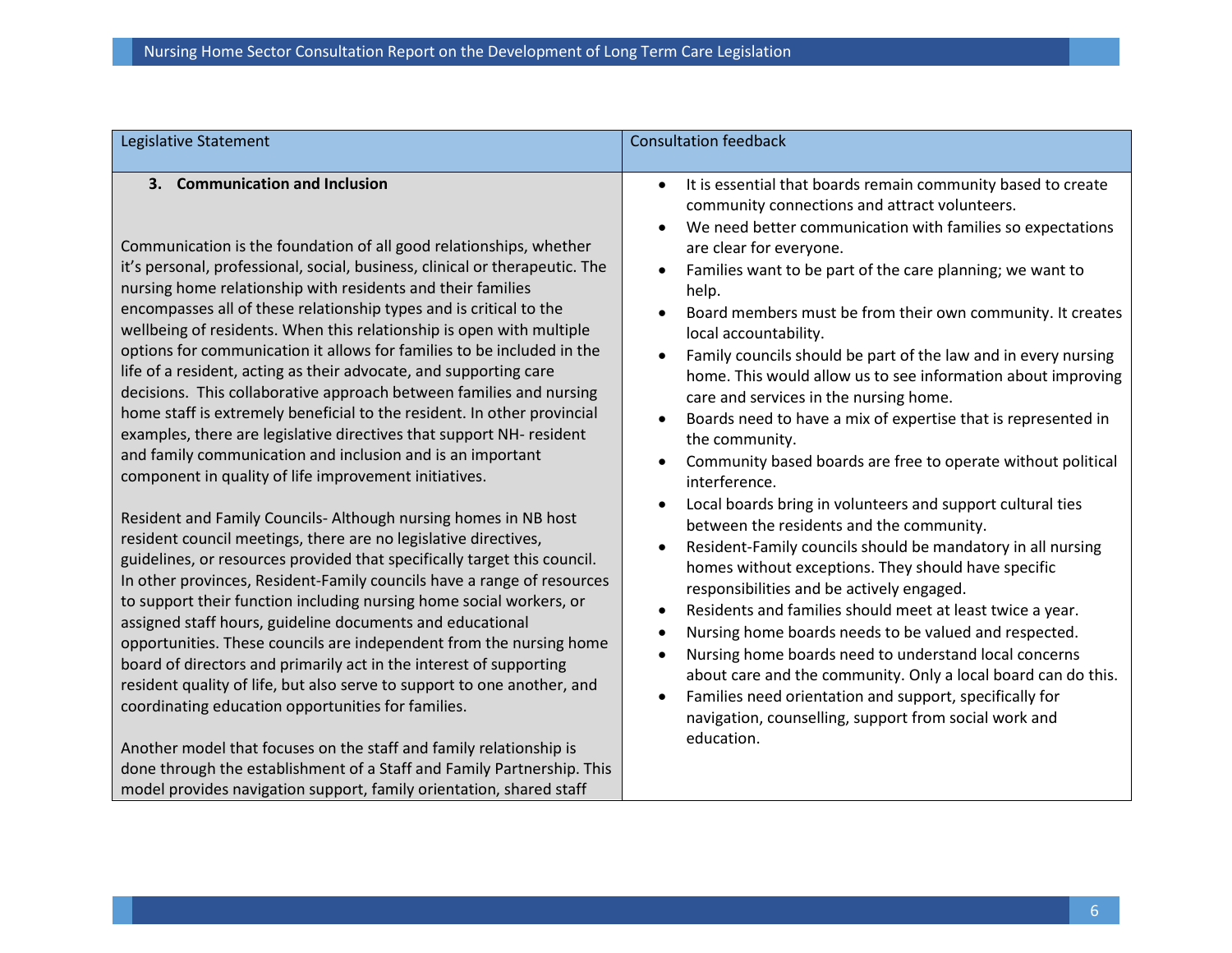and family education, as well as communication with consistent staff members.

Both are examples of models that support resident and family communication, with similar goals of:

-providing an independent voice from the Board of Directors and nursing home staff that can offer feedback to the nursing home. -promoting resident quality of life.

-nursing homes seeing input from family and residents for operational reviews and strategic planning.

-networking opportunities that allows for mutual support through sharing of experiences.

-creating a strong communication link between staff and residentfamilies.

-nursing homes offering administrative assistance, meeting space, and staff attend as invited.

Another important partner for nursing homes is the local community. Communities have deep connections with nursing homes through shared assets, supporting local service groups, fund raising activities, intergenerational activities with local schools and volunteers are critical to the success of a nursing home. These ties also support residents continuing to feel like a member of the community. The community relationship needs to be supported through meaningful engagement and communication activities such as public meetings and newsletter. It is essential that the boards of not-for-profit nursing homes continue to be comprised of local community members that bring value to the nursing home organization, but also to reflect the community culture.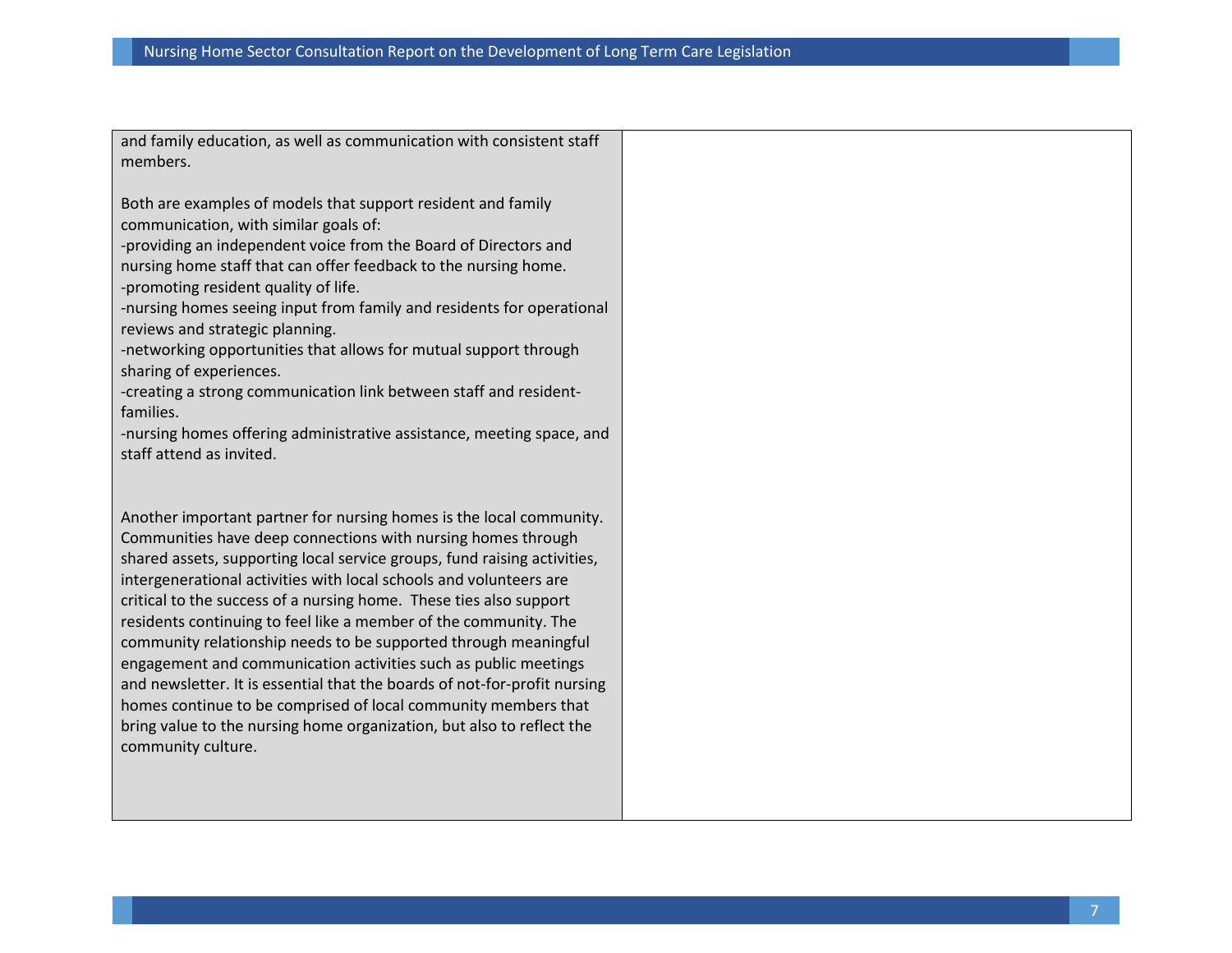| Legislative Statement                                                                                                                                                                                                                                                                                                                                                                                                                                                                                                                                                                                                                                                                                                                                                                                                                                                                                                                                                                                                                                                                                                                                                                                                                                                                                                                                                                                                                                                                                                                                                                                                                                                                                                                                                                                                                                                                      | <b>Consultation feedback</b>                                                                                                                                                                                                                                                                                                                                                                                                                                                                                                                                                                                                                                                                                                                                                                                                                                                                                                                                                                                                                                                                                                                                                                                                                                                                                                                                                                                                                                                                                                                                                                                   |
|--------------------------------------------------------------------------------------------------------------------------------------------------------------------------------------------------------------------------------------------------------------------------------------------------------------------------------------------------------------------------------------------------------------------------------------------------------------------------------------------------------------------------------------------------------------------------------------------------------------------------------------------------------------------------------------------------------------------------------------------------------------------------------------------------------------------------------------------------------------------------------------------------------------------------------------------------------------------------------------------------------------------------------------------------------------------------------------------------------------------------------------------------------------------------------------------------------------------------------------------------------------------------------------------------------------------------------------------------------------------------------------------------------------------------------------------------------------------------------------------------------------------------------------------------------------------------------------------------------------------------------------------------------------------------------------------------------------------------------------------------------------------------------------------------------------------------------------------------------------------------------------------|----------------------------------------------------------------------------------------------------------------------------------------------------------------------------------------------------------------------------------------------------------------------------------------------------------------------------------------------------------------------------------------------------------------------------------------------------------------------------------------------------------------------------------------------------------------------------------------------------------------------------------------------------------------------------------------------------------------------------------------------------------------------------------------------------------------------------------------------------------------------------------------------------------------------------------------------------------------------------------------------------------------------------------------------------------------------------------------------------------------------------------------------------------------------------------------------------------------------------------------------------------------------------------------------------------------------------------------------------------------------------------------------------------------------------------------------------------------------------------------------------------------------------------------------------------------------------------------------------------------|
| 4. Service Accountability Agreements<br>A service accountability agreement is essentially a contract between<br>government and a long-term care provider. It outlines the<br>responsibilities and obligations of both parties that ultimately<br>supports the shared purpose of providing high quality person-centred<br>care, supports and services. This agreement is negotiated for multi-<br>year terms and outlines the boards' administrative accountabilities of<br>LTC operations. For example, it would identify the shared evaluation<br>outcomes to be achieved, responsibilities for monitoring and<br>improvement, and supports the public accountability process for<br>government. It is extremely important that accountability is<br>established in a well-defined framework. Without it, responsibility can<br>become confused and interfere with the overall provision of person<br>centered care. It is important that government and LTC providers are<br>both accountable, but the obligations of each in a properly<br>constructed framework serve a different purpose.<br>Obligations of nursing home corporations: Boards of Not-for Profit<br>nursing homes have a legal fiduciary duty to act in the best interest of<br>the home and residents. They also have a duty to care to act with<br>competency, ensuring compliance with regulations and standards, as<br>well as financial viability. These duties compel the board to ensure<br>competent nursing home leadership in the performance management<br>of an administrator to oversee operations, and monitoring and<br>directing organizational outcomes. Fulfilling these legal duties of<br>boards creates their governance role. Boards are responsible for their<br>own governance and ultimate performance, which requires an<br>assessment of organizational risk, community engagement, quality | The budget process is not fair. Who can run a business with a<br>$\bullet$<br>budget coming four-five-six months into the operating year?<br>There is no opportunity to plan or set goals, and then we are<br>told that we are poor financial managers.<br>Budgets and accountability around them needs to be<br>$\bullet$<br>completely revamped. Budget envelopes should be<br>established.<br>Resources and how they are allocated needs to make sense. A<br>40-bed home has a .5 Administrator, Administrative Secretary<br>and DON. A 50-bed home gets a full time Administrator,<br>Administrative Secretary, DON, an accountant and food<br>services manager.<br>Most of our costs are related to HR- we need what is in the<br>collective agreements covered.<br>The standards are not applied equally for all nursing homes.<br>Homes in the province shouldn't have to manage with<br>different interpretations of the regulations and standards.<br>We are willing to be accountable, but government needs to be<br>clear on what they want and establish a framework for it. They<br>also need to be accountable for the decisions they make.<br>It needs to be clear what the role of the regulator is and the<br>role of operator.<br>Boards should have regular education on NH Acts and<br>Regulations.<br>We need to have an actual contract to clarify who is<br>$\bullet$<br>responsible for operations.<br>We are OK with accountability. As an NB taxpayer, boards<br>should be accountable and have proper governance practices.<br>Quality indicators and outcomes needs to part of how |
| improvement plans, among others. As boards responsible for the                                                                                                                                                                                                                                                                                                                                                                                                                                                                                                                                                                                                                                                                                                                                                                                                                                                                                                                                                                                                                                                                                                                                                                                                                                                                                                                                                                                                                                                                                                                                                                                                                                                                                                                                                                                                                             | operations, governance and government communicate.                                                                                                                                                                                                                                                                                                                                                                                                                                                                                                                                                                                                                                                                                                                                                                                                                                                                                                                                                                                                                                                                                                                                                                                                                                                                                                                                                                                                                                                                                                                                                             |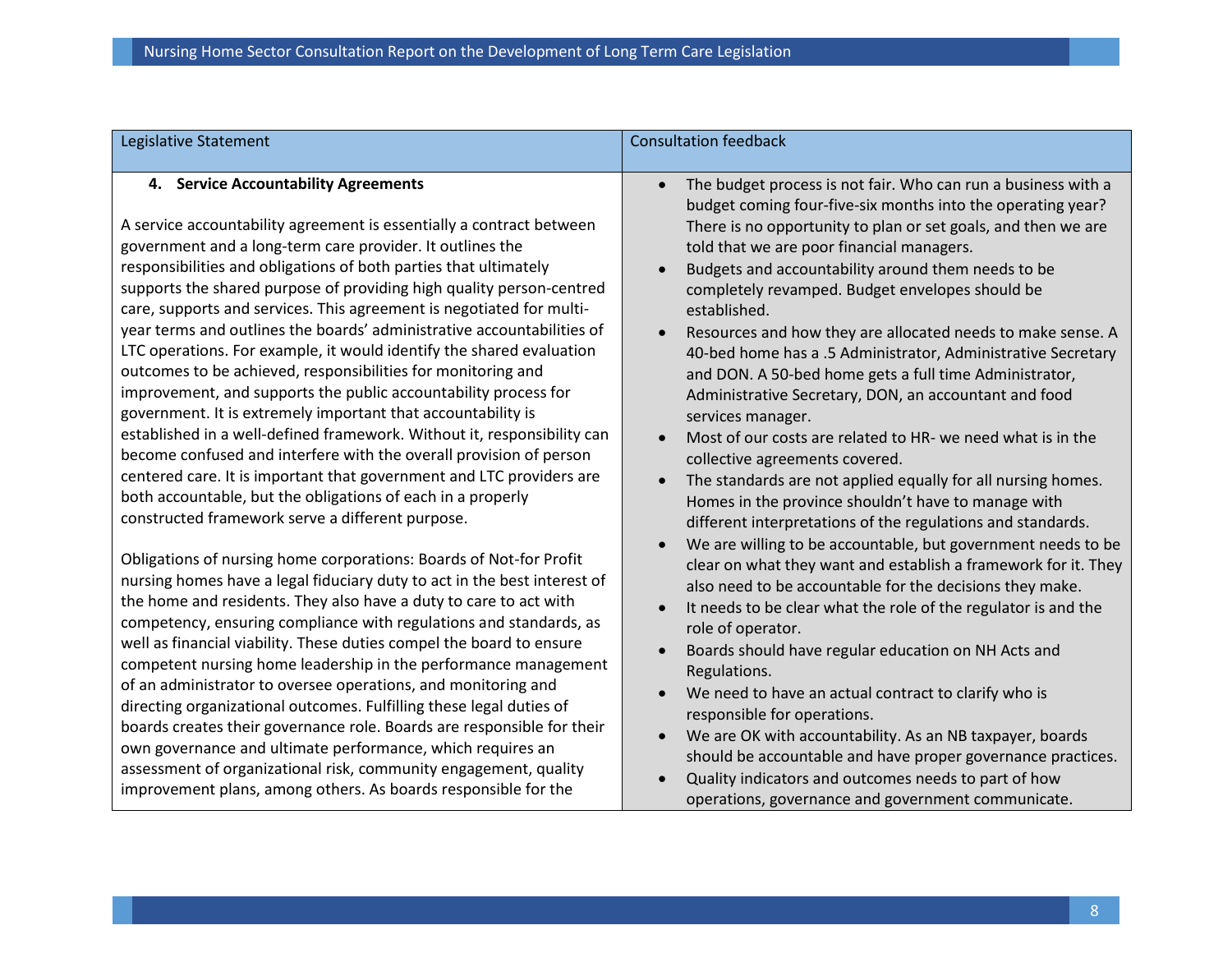governance of a private corporation, their autonomy is ensured through regulatory compliance and the corporations act.

Obligations of government: government is responsible for regulatory oversight, which is structured through legislation, regulation, standards and policies for ensuring person centred care that is safe, high quality, and consistent. Inspection and Licensing of individual facilities is an important aspect of public protection and establishes a public view into the services of a nursing home. The regulatory response to infractions must be structured around risk which moves the inspection exercise to a more telling account of the organization's function and allows for greater focus on the organizational impact on the lives of residents. This allows facilities to respond based on risk with short term and long-term responses and planning with emergency interventions or development of quality improvement plans that roll out over time. Risks that are not addressed allow the regulator to further respond with intervening interventions based on the legislation, regulation, standards, but also based on risk to residents. Based on defined criteria, this can progress to board trusteeship if the risk to residents are too great and the service accountability agreement is breeched. Because of the balance of power that is held by a regulator within the regulator- licensee relationship, it is critical that there is a third-party appeal process exists that cannot be influenced by either party.

It is important that the relationship between the regulator and the nursing home as a private corporation reflects this based on the legal structure without interference into the contractual freedom of a corporation. This is important and a key responsibility of boards to ensure financial sustainability of the nursing home by strong business oversight and ensuring daily business remains free from political interference or lobby of a special interest. Because of the power balance in the relationship between government and the nursing

- Boards need to understand how to use quality indictors and benchmarks.
- We would like to have budgets that are for three years, which could be staggered around the province to equal the workload for government.
- Government needs to consult with nursing homes on the creation of budgets. We have no say, but we know the experience best and what is needed. We can help make the tough and right financial decisions.
- The relationship between nursing homes and governments can feel very one-sided. There is no one to appeal to if we disagree. We just must take what is offered.
- The budget amendment process doesn't work. Funds are promised, but we wait. It is difficult when care needs exceed what we have a budget for.
- If we are going to delivery person-centred care in a real way, we need to have the appropriate funding.
- We need a real budget based on modern information. The last base budget review was done in 1976?
- The budget process should be reviewed every five years.
- Social Development needs to research their standards and policies to understand operational impact to ensure there are no unintended consequences, before implementation.
- There needs to be consideration for risk. Things are rarely black and white. Give infractions based on risk and not operational impossibilities.
- We are interested in business innovation, but have little opportunity to do this in the current model.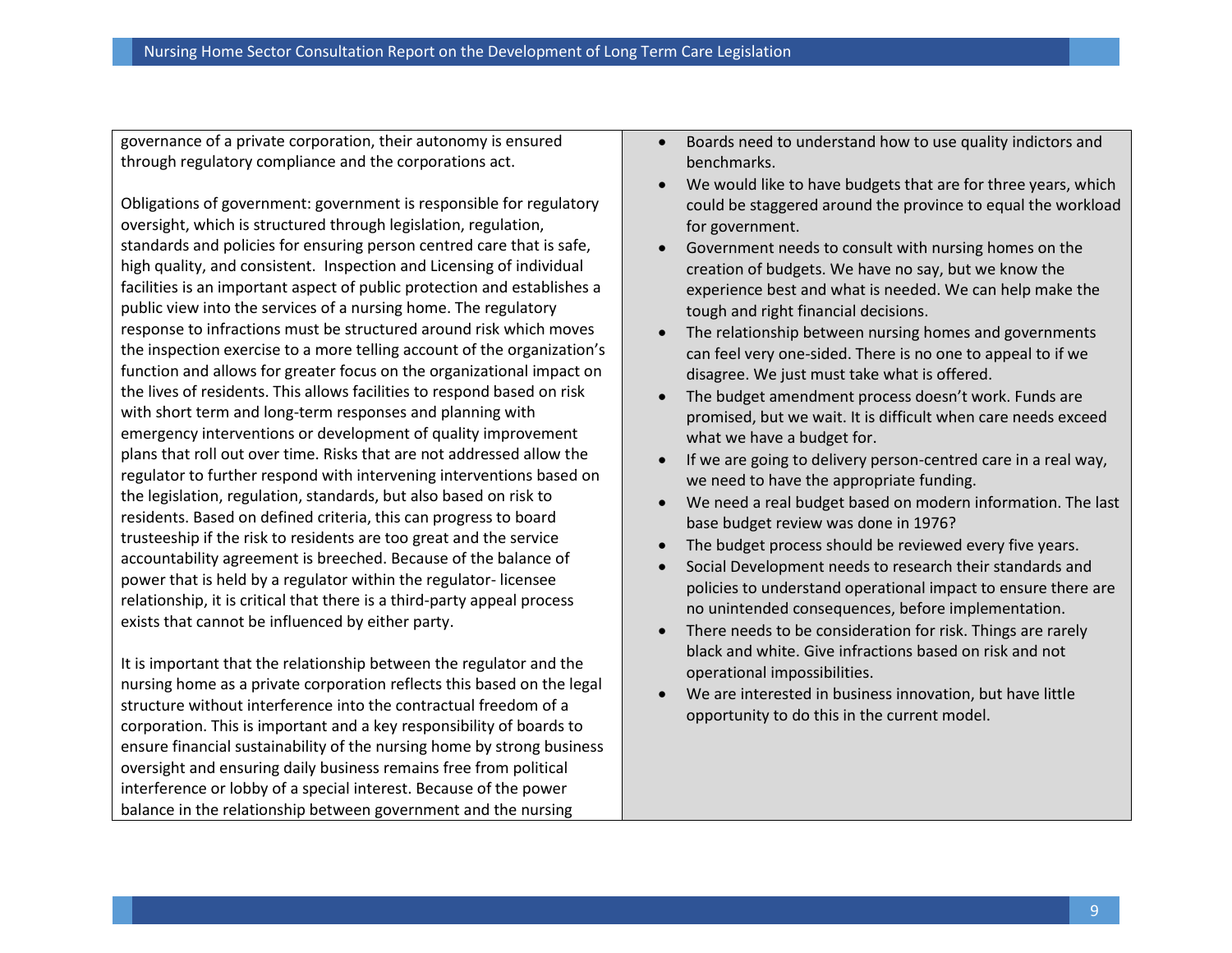homes, it is important that there is a consultation mechanism where the input of the nursing home board and senior management is sought, such as seeking the nursing homes input into the budget process. It is also understood that government process to establish a budget for nursing homes is linked to the timeline of government receiving legislative approvals, however adjustments must be made to give nursing homes a notice period of budget to allow for proper business planning which for example could be achieved by changing the nursing home fiscal year to a calendar year. Ultimately, government has a responsibility to establish a financial process that supports nursing homes in a business model which is being demanded of them. Nursing homes are working to achieve business outcomes, but is extremely difficult when budgets are received 3-6 months into the operating year. A financial model with appropriate planning timelines and reporting structures will support proper financial oversight by all parties, ensuring that the nursing home mission of person centre care is not lost to a budget focus.

As the corporate ownership model for nursing homes expands in the province to include corporations with various ownership models, policy development must create an open and transparent environment that supports an inclusive approach to long term care services. Government policy must allow for a shared model that supports the existence of various models of nursing home delivery and allows for an environment of collaboration. New legislation must allow for the evolution and sustainability of long standing not-for-profit nursing home corporations and a policy framework that supports a reasonable approach for fair expansion of nursing home beds in the province.

Joint obligations in an accountability agreement: In addition to areas of specific obligations for nursing homes and government, there are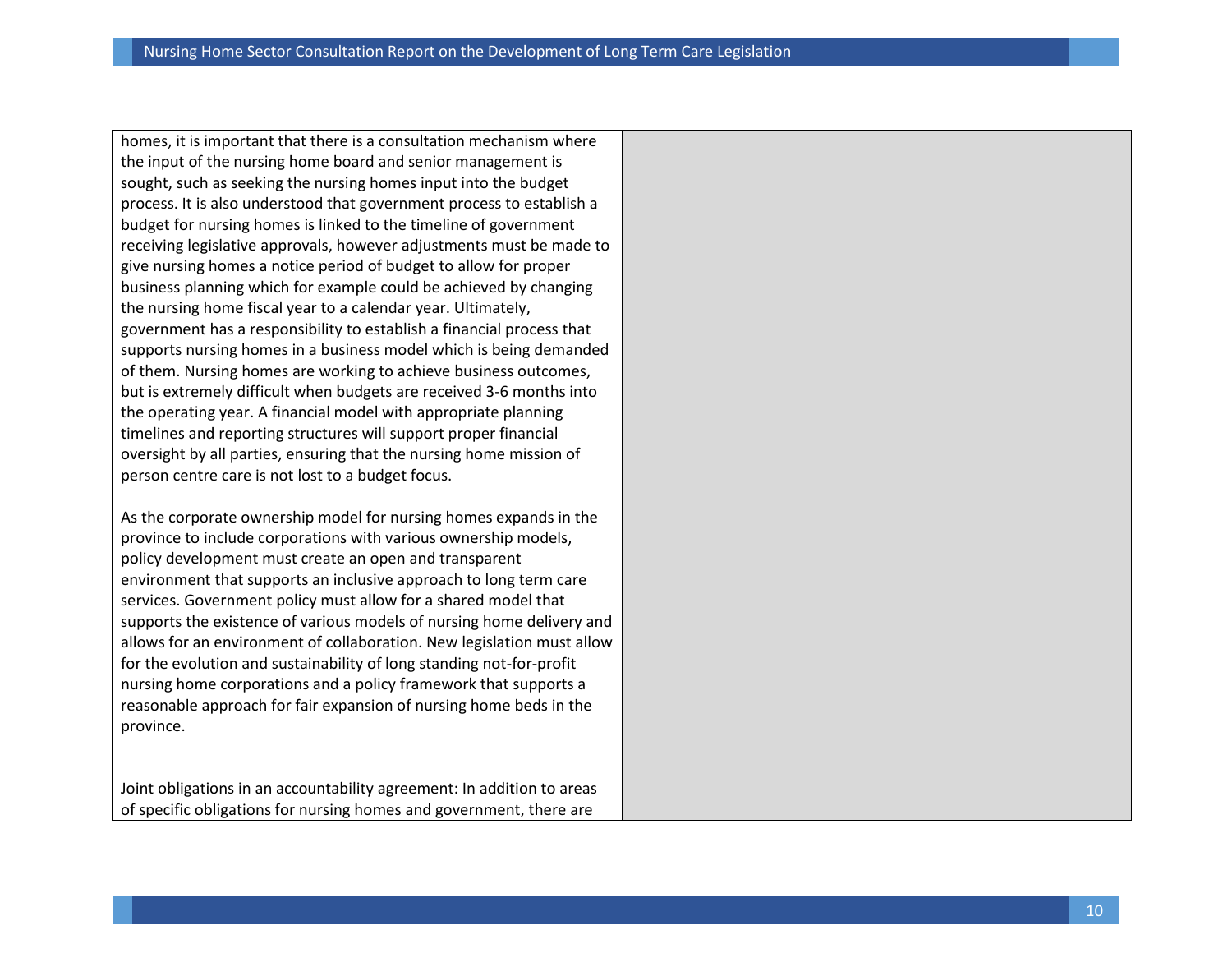topics that both nursing homes and government need to take a collective approach on. The nursing home workforce is a complex area that requires focus on labour relations, human resources supports and management, safe work environments, recruitment and retention including workforce population planning, workload, skill mix, hours of care, and continuing education. These matters must also be considered within the larger context of a long-term care system that draws on the same population to create a workforce. Despite the complexity and multiple stakeholders, it is essential that service accountability agreements address accountably for both nursing homes and government so that there is an available workforce with the knowledge, skill and judgement to meet resident needs. Achieving person centred care requires that these topics are collectively addressed through a shared long-term care workforce strategy.

Joint obligations must also consider operational and resident data. Data access, data transmission and data sharing requires a shared accountability to ensure all legal responsibilities for personal health information are aligned with resident's rights, and corporate operations of nursing homes are respected with clear agreements for data access and sharing. This is an area that must be clear with the continuing evolution of information technology systems that will require an IT strategy for nursing homes and long-term care to ensure there is an on-going person-centred focus.

Joint obligations also include admissions to nursing homes which has multiple stakeholder considerations. This ranges from the family navigation experience, resident choice in nursing home selection, nursing homes ability to ensure the safety and quality care of the individual without compromising the safety and care of other residents, and specialized resource needs. Ensuring consistency in approaches requires centralized planning and discussion, as it relates for nursing homes, but also to ensure there is a consistent process to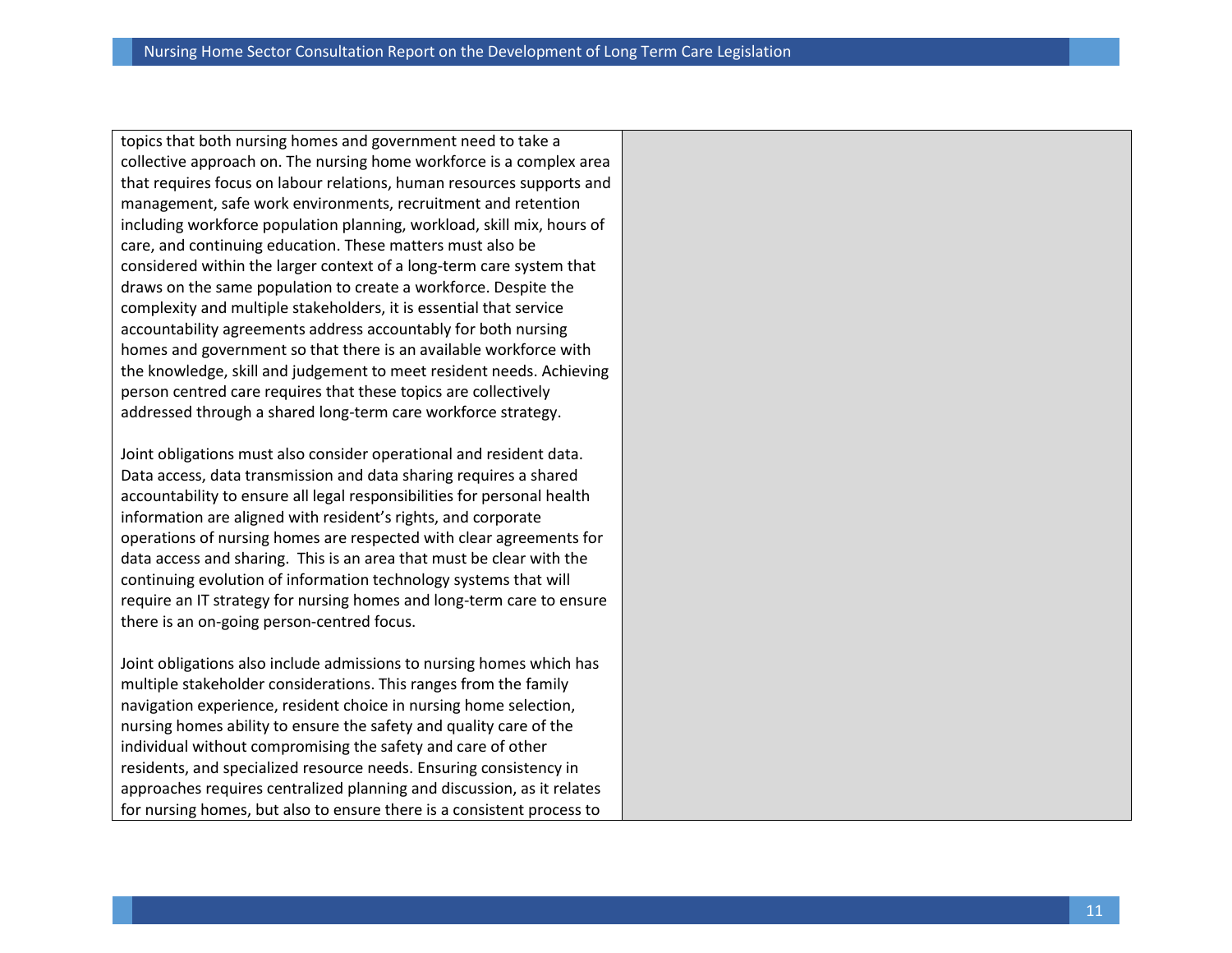| admissions across the long-term care continuum to ensure a person-<br>centred approach.                                                                                                                                                                                                                                                                                                                                                                                                                                                                                                                                                                                                                                                                                                                                                                                                                                                                                                                                                                                                                                                                                                                                                                                                                                                                                                                                                                                                                                                                                                                                                                                |                                                                                                                                                                                                                                                                                                                                                                                                                                                                                                                                                                                                                                                                                                                                                                                                                                                                                                                                                                                                                                        |
|------------------------------------------------------------------------------------------------------------------------------------------------------------------------------------------------------------------------------------------------------------------------------------------------------------------------------------------------------------------------------------------------------------------------------------------------------------------------------------------------------------------------------------------------------------------------------------------------------------------------------------------------------------------------------------------------------------------------------------------------------------------------------------------------------------------------------------------------------------------------------------------------------------------------------------------------------------------------------------------------------------------------------------------------------------------------------------------------------------------------------------------------------------------------------------------------------------------------------------------------------------------------------------------------------------------------------------------------------------------------------------------------------------------------------------------------------------------------------------------------------------------------------------------------------------------------------------------------------------------------------------------------------------------------|----------------------------------------------------------------------------------------------------------------------------------------------------------------------------------------------------------------------------------------------------------------------------------------------------------------------------------------------------------------------------------------------------------------------------------------------------------------------------------------------------------------------------------------------------------------------------------------------------------------------------------------------------------------------------------------------------------------------------------------------------------------------------------------------------------------------------------------------------------------------------------------------------------------------------------------------------------------------------------------------------------------------------------------|
| Legislative Statement                                                                                                                                                                                                                                                                                                                                                                                                                                                                                                                                                                                                                                                                                                                                                                                                                                                                                                                                                                                                                                                                                                                                                                                                                                                                                                                                                                                                                                                                                                                                                                                                                                                  | <b>Consultation feedback</b>                                                                                                                                                                                                                                                                                                                                                                                                                                                                                                                                                                                                                                                                                                                                                                                                                                                                                                                                                                                                           |
| 5. Care access, Improvement and Innovation<br>Standardization in what can be offered to residents was an important<br>message through the consultation sessions. This included access to<br>specialist, resources and supports in wound care, pain control,<br>responsive behavior management, and palliative care. All nursing<br>homes provide these services, but depending on where the nursing<br>home is in the province, access can be impacted. It was repeatedly<br>noted the strong need for more recreation support that is available 7<br>days a week in both days and evenings. This was further extended to<br>include access to occupational therapy and physio therapy that<br>supports rehabilitation programs in nursing homes. These services<br>were noted to be greatly valued and extremely limited. Finally, hours<br>of care to ensure that basic needs are met beyond a bare minimum.<br>The example of receiving a tub bath/shower more than once a week<br>was noted as a minimum.<br>With the recent experience of the Appropriate use of Antipsychotics,<br>and working in partnership with the Canadian Foundation for<br>Healthcare Improvement, it has been obvious that through<br>collaboration and support, there are significant future opportunities to<br>continue care improvement initiatives. These will have positive<br>impacts for residents, education and empowerment of staff through<br>leadership development, and cost avoidance and savings through<br>improved care outcomes. Through investments in proven practices<br>and education, and change management support significant<br>improvements can be achieved. | Nursing homes need to be supported to expand so they<br>$\bullet$<br>provide community based services.<br>Sufficient training dollars needs to be available for care<br>improvement for staff, volunteers and families.<br>Residents need to have regular access to therapeutic services<br>for Occupational Therapy, Physio Therapy and Rehab.<br>Entry to employment education standards needs to be set for<br>resident attendants. All staff must be qualified.<br>There are not enough hours of care based on resident acuity.<br>$\bullet$<br>Residents should have access to more than one bath a week,<br>and daily rehabilitation.<br>All nursing home residents should have access to a universal<br>end of life care program, supported with standing orders,<br>education for staff and families, and pain control specialist.<br>There needs to be standing orders for palliative care across<br>the province.<br>Nursing home staff need education on MAID and access to<br>counseling when a resident uses the program. |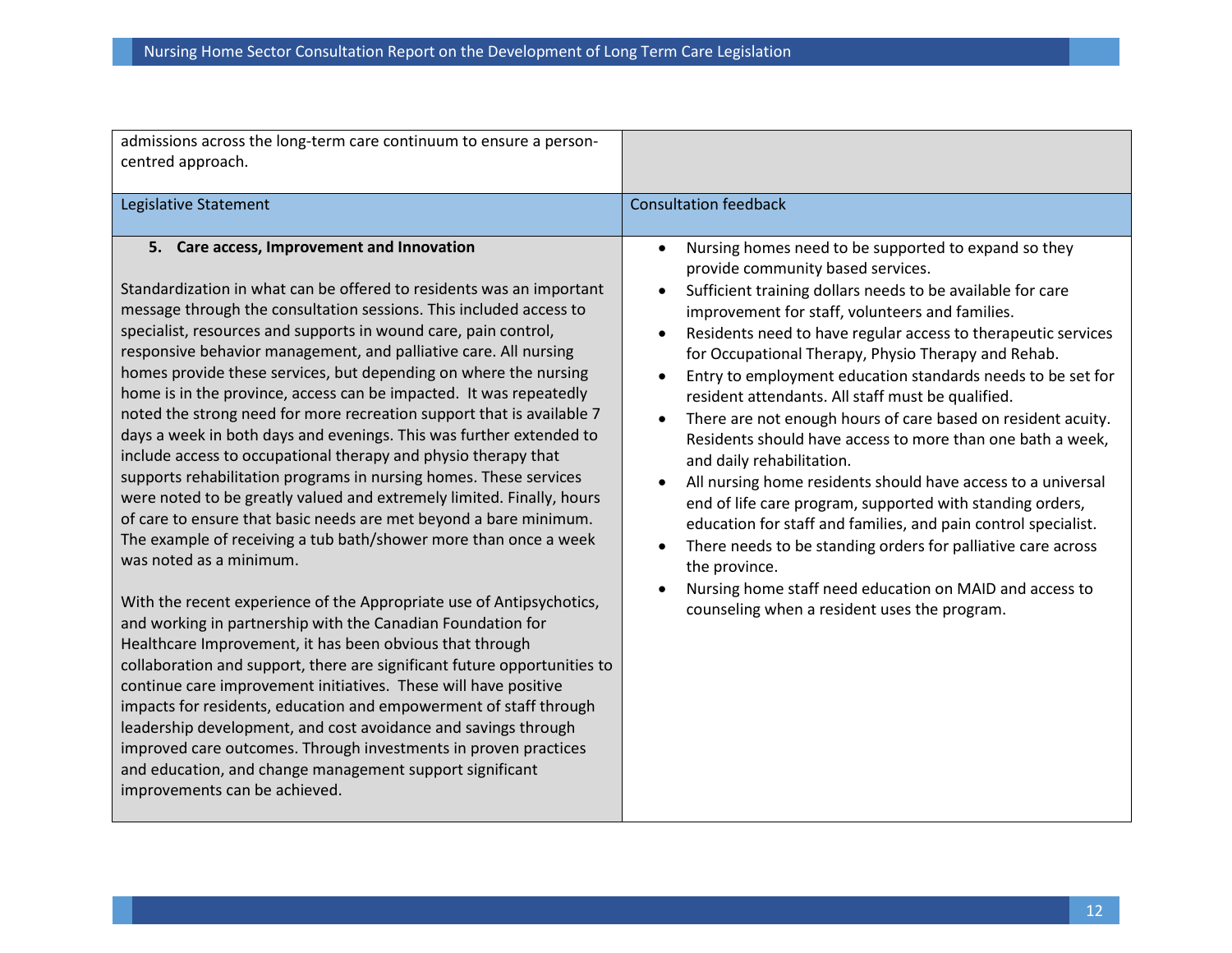| There are a growing number of nursing homes that are ready to offer<br>community based services and supports. Many have begun<br>consultation sessions and surveys with their local community to<br>understand what the needs are, and then determine what role they<br>can play to support seniors to age in place. To do this, nursing homes<br>are looking for flexibility, resources and funding to mobilize<br>community assets and volunteers to deliver programs, and support.<br>Nursing Homes want to be innovative and part of the solution for<br>supporting our aging population, but the barriers to innovation need<br>to be removed. These models not only address service gaps, but<br>provide a strong return on investment.                                                                                                                                                                                                                                                                                                                                                  | <b>Consultation feedback</b>                                                                                                                                                                                                                                                                                                                                                                                                                                                                                                                                                                                                                                                                                                                   |
|------------------------------------------------------------------------------------------------------------------------------------------------------------------------------------------------------------------------------------------------------------------------------------------------------------------------------------------------------------------------------------------------------------------------------------------------------------------------------------------------------------------------------------------------------------------------------------------------------------------------------------------------------------------------------------------------------------------------------------------------------------------------------------------------------------------------------------------------------------------------------------------------------------------------------------------------------------------------------------------------------------------------------------------------------------------------------------------------|------------------------------------------------------------------------------------------------------------------------------------------------------------------------------------------------------------------------------------------------------------------------------------------------------------------------------------------------------------------------------------------------------------------------------------------------------------------------------------------------------------------------------------------------------------------------------------------------------------------------------------------------------------------------------------------------------------------------------------------------|
| Legislative Statement                                                                                                                                                                                                                                                                                                                                                                                                                                                                                                                                                                                                                                                                                                                                                                                                                                                                                                                                                                                                                                                                          |                                                                                                                                                                                                                                                                                                                                                                                                                                                                                                                                                                                                                                                                                                                                                |
| 6. Person-Centred Administration<br>The administration of care services, business and supports is an<br>important role, but can get lost in the business aspect if policies are<br>not focused on the individual. There were multiple statements made<br>about non-payment by a resident and their power of attorney. Right<br>now, the only tool available to the nursing home is to evict the<br>resident. Many noted the reasons for non-payment range from a<br>spouse at home left without sufficient resources to live, to suspected<br>financial abuse. In both circumstances, the issue is not with the<br>resident, but there are no tools for the nursing homes to address the<br>situation as social development and adult protection also lack the<br>ability to intervene in some circumstances. It was strongly expressed<br>that Adult Protection needs to have the ability to investigate concerns<br>for financial abuse. It was suggested that in these circumstances,<br>pensions should be directed to the nursing home to manage the funds<br>on behalf of the residents. | The public trustee cannot provide guardianship for a resident<br>as they are unable to respond in a timely manner to resident<br>needs and will not work with the nursing home on a deceased<br>resident's estate.<br>Adult protection needs to respond to complaints of financial<br>abuse.<br>Government needs to respond to situations of non-payment<br>for a nursing home resident that doesn't impact the resident<br>by forcing an eviction, but impacts the power of attorney.<br>There needs to be a clear process to deal with these matters.<br>Power of attorneys need to be assigned for each nursing home<br>resident.<br>Residents with responsive behaviors need to have access to<br>specialized care settings and resources. |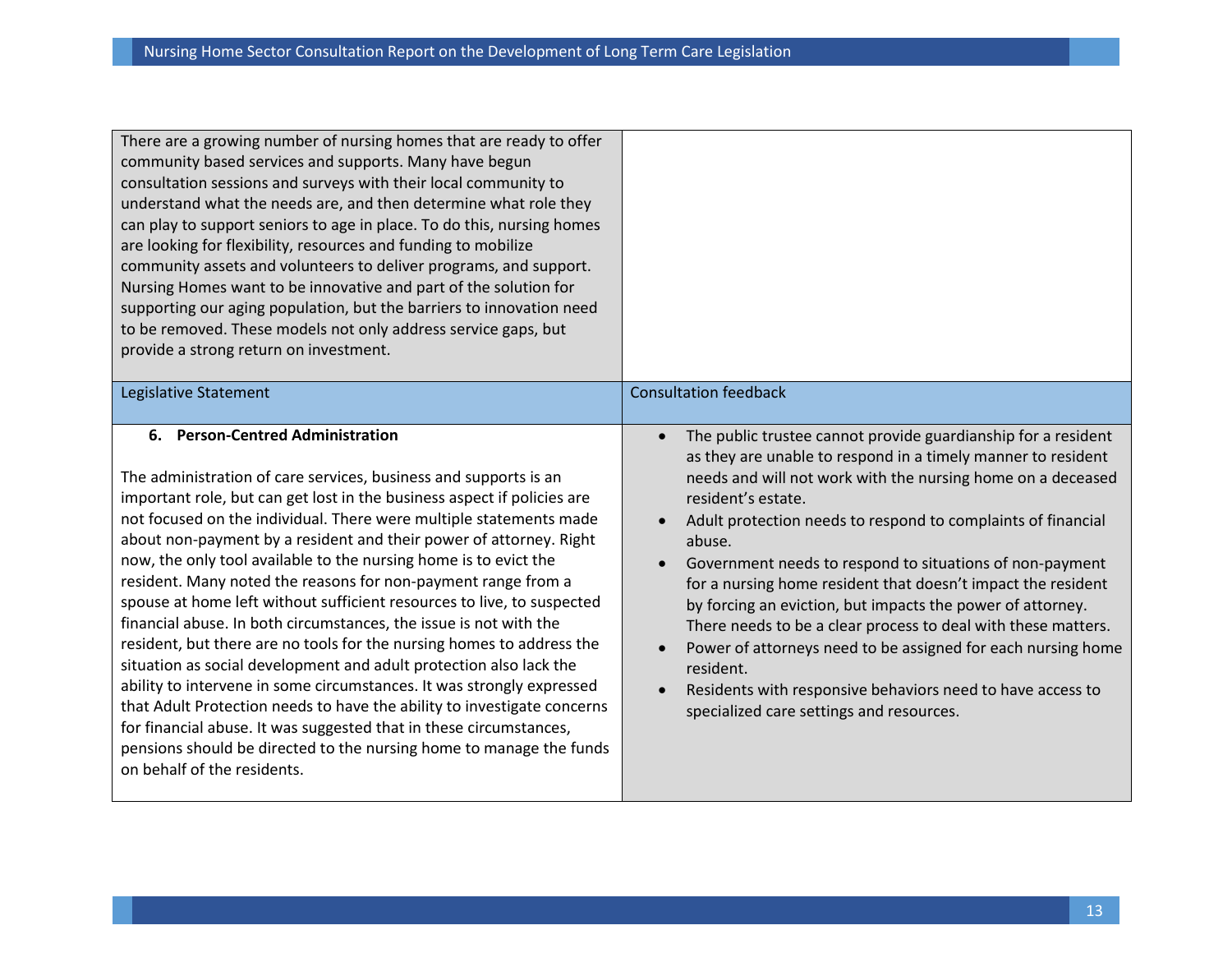It is understood that Social Development as the regulator desires to have more options to intervene when a nursing home is experiencing challenges with the operation of a nursing home. These situations are often broad and unique, requiring complex solutions in which nursing homes can benefit from specialized supports such as consultants. It was expressed that supportive and collaborative interventions from the regulator is accepted, but cannot compromise the autonomy of the nursing home governance. It was also stressed that in the event of a disagreement on the intervention, an independent third party can hear an appeal.

It was frequently expressed that there is a need for a deeming process to assign a power of attorney when this hasn't been done at the time of admission to a nursing home. Further comments were made that the role of Public trustee acting as guardian for a nursing home resident has many challenges. Specifically, regarding timeliness in responding to requests and the inability of the Office of the Public Trustee to respond at all to managing the estate of a resident after death.

Admissions to nursing homes were noted as a growing area of concern for a few reasons. One reason noted is that nursing homes are under consistent pressure to accept individuals for admission that the nursing home doesn't have the resources or skills capacity to safely care for, or they pose a risk for the safety of other residents due to responsive behaviors. Most often, these individuals require long term or permanent resources/ staff specifically to support their care needs. Specialized education for staff may also be required. The second area of concern is the growing phenomenon of vacant nursing home beds while hospital beds are full of people waiting for admission to a nursing home. The desire to wait for a nursing home bed in a new facility or stay in hospital because it is more affordable, are real challenges that will require adjustment to the current model. Finally,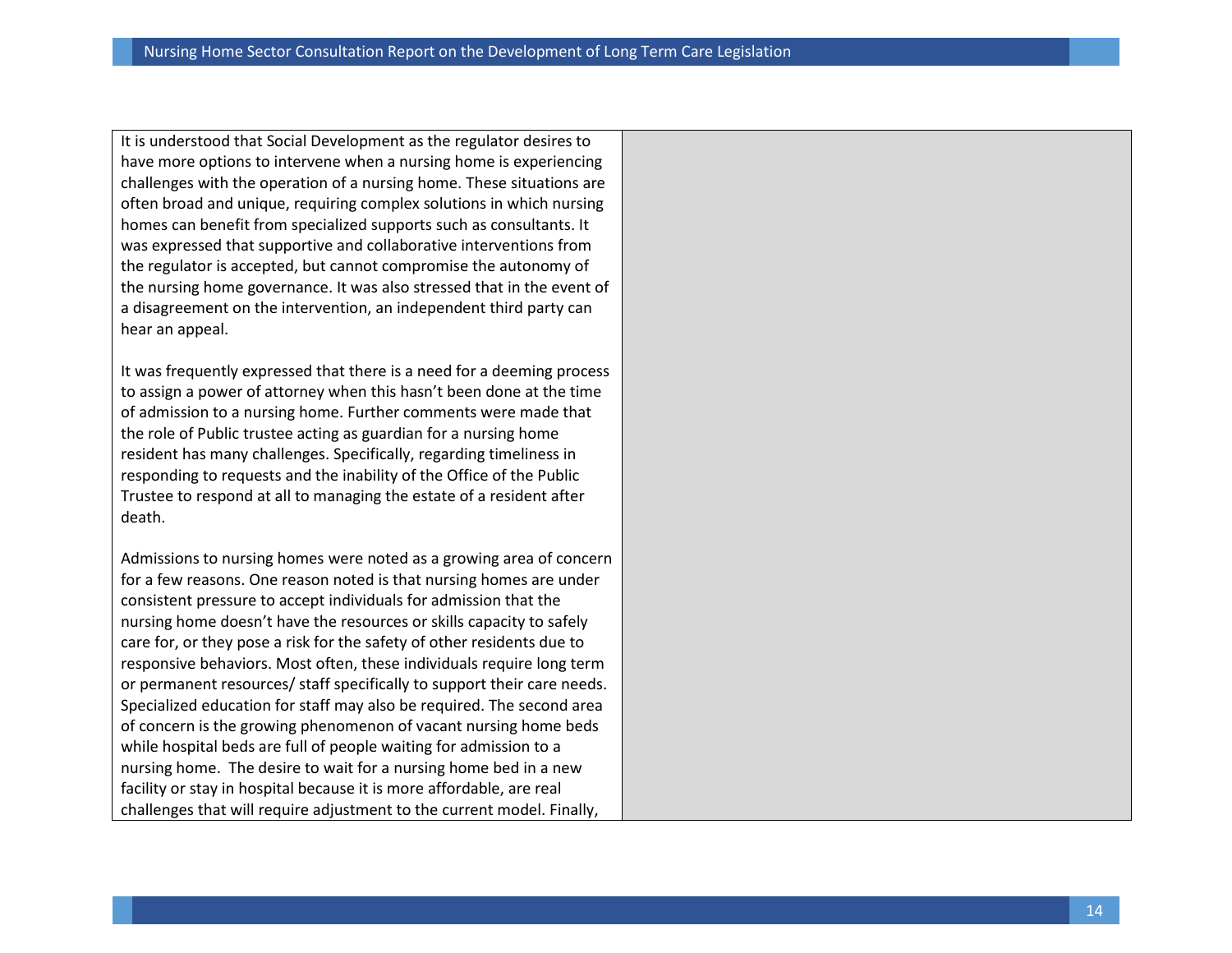| admission eligibility was noted to be confusing regarding 3Bs with<br>there being an apparent interchangeability between 3B facilities and<br>nursing home admissions.<br>Legislative Statement                                                                                                                                                                                                                                                                                                                                                                                                                                                                                                                                                                                                                                                                                                                                                                                                                                                                                                                                                                                                                                                                                                                                                                                                                                                                                                                                                                                                                                                                                                                                                                         | <b>Consultation feedback</b>                                                                                                                                                                                                                                                                                                                                                                                                                                                                                                                                                                                                                                                                                                                                                                                                                                                                                                                                                                                                                                                                                                                                                                                                                                                                                                                                                         |
|-------------------------------------------------------------------------------------------------------------------------------------------------------------------------------------------------------------------------------------------------------------------------------------------------------------------------------------------------------------------------------------------------------------------------------------------------------------------------------------------------------------------------------------------------------------------------------------------------------------------------------------------------------------------------------------------------------------------------------------------------------------------------------------------------------------------------------------------------------------------------------------------------------------------------------------------------------------------------------------------------------------------------------------------------------------------------------------------------------------------------------------------------------------------------------------------------------------------------------------------------------------------------------------------------------------------------------------------------------------------------------------------------------------------------------------------------------------------------------------------------------------------------------------------------------------------------------------------------------------------------------------------------------------------------------------------------------------------------------------------------------------------------|--------------------------------------------------------------------------------------------------------------------------------------------------------------------------------------------------------------------------------------------------------------------------------------------------------------------------------------------------------------------------------------------------------------------------------------------------------------------------------------------------------------------------------------------------------------------------------------------------------------------------------------------------------------------------------------------------------------------------------------------------------------------------------------------------------------------------------------------------------------------------------------------------------------------------------------------------------------------------------------------------------------------------------------------------------------------------------------------------------------------------------------------------------------------------------------------------------------------------------------------------------------------------------------------------------------------------------------------------------------------------------------|
| 7. Long Term Care Workforce<br>Person centred care is not possible without an appropriately trained<br>workforce with sufficient numbers to fill care positions; not just in<br>nursing homes but in all long-term care setting. The topic of workforce<br>for nursing homes has been a growing discussion both in frequency<br>and intensity. Government policy and funding is driving certain aspects<br>of discussion as it relates to skill mix and education, as well as hours of<br>care. Each of these items have a profound impact on quality and<br>amount of care and support services that a resident can receive. Skill<br>mix raises many considerations that are impacted by a need to reduce<br>costs, the inability to recruit professional nurses (RN and LPN), and<br>resident acuity. Significantly more work is required to analyse each of<br>these considerations. For example, skill mix adjustment can be<br>analyzed based on direct funding, but it must also consider the impact<br>of professional de-skilling of nursing homes and the frequency of<br>nursing home resident transfers to hospital. Such costs must also<br>become part of the analysis to fully understand cost-benefit. The<br>question of skill mix also raises many questions regarding the<br>education of resident attendants. There is a wide of range of<br>education experiences, ranging from on the job training to college<br>certificates. In considering a standardize approach, there is a wide<br>range of experiences and stakeholders to consider. Work done to date<br>by various groups will need focussed effort to standardize an entry to<br>practice guideline for employment.<br>Complexity has been added to the workforce conversation with the | We need a targeted recruitment and retention strategy that<br>considers wages, options for signing bonuses and rural<br>locations.<br>Hours of care must be increased as the resident acuity has<br>increased.<br>Nursing homes need the freedom to flex staffing based on the<br>resident acuity- not a ridged number from government.<br>We need an immigration plan, and a train as you go option for<br>people to earn credits on the job.<br>Resident Attendant education standards needs to be<br>$\bullet$<br>legislated.<br>We need to maintain the skill professionals that we have, but<br>have flexibility when they are scheduled.<br>We need expert Human Resource support.<br>The entry to work qualifications are very important. The<br>$\bullet$<br>residents deserve to receive care from educated staff.<br>There is work to do to adapt the nursing home workforce to<br>$\bullet$<br>attack young people.<br>Leadership education is needed for professional staff.<br>There must be full time and part time jobs created with<br>scheduled hours. We will not be able to recruitment new staff<br>with on-call casual hours.<br>Staffing must be consistent if we are offering person centred<br>$\bullet$<br>care.<br>We need to make sure that we are engaging and supporting<br>volunteers.<br>Nursing Home salaries need to be competitive with other care |
| growing concern over recruitment and retention. This was noted                                                                                                                                                                                                                                                                                                                                                                                                                                                                                                                                                                                                                                                                                                                                                                                                                                                                                                                                                                                                                                                                                                                                                                                                                                                                                                                                                                                                                                                                                                                                                                                                                                                                                                          | settings; both for front line staff and for management.                                                                                                                                                                                                                                                                                                                                                                                                                                                                                                                                                                                                                                                                                                                                                                                                                                                                                                                                                                                                                                                                                                                                                                                                                                                                                                                              |